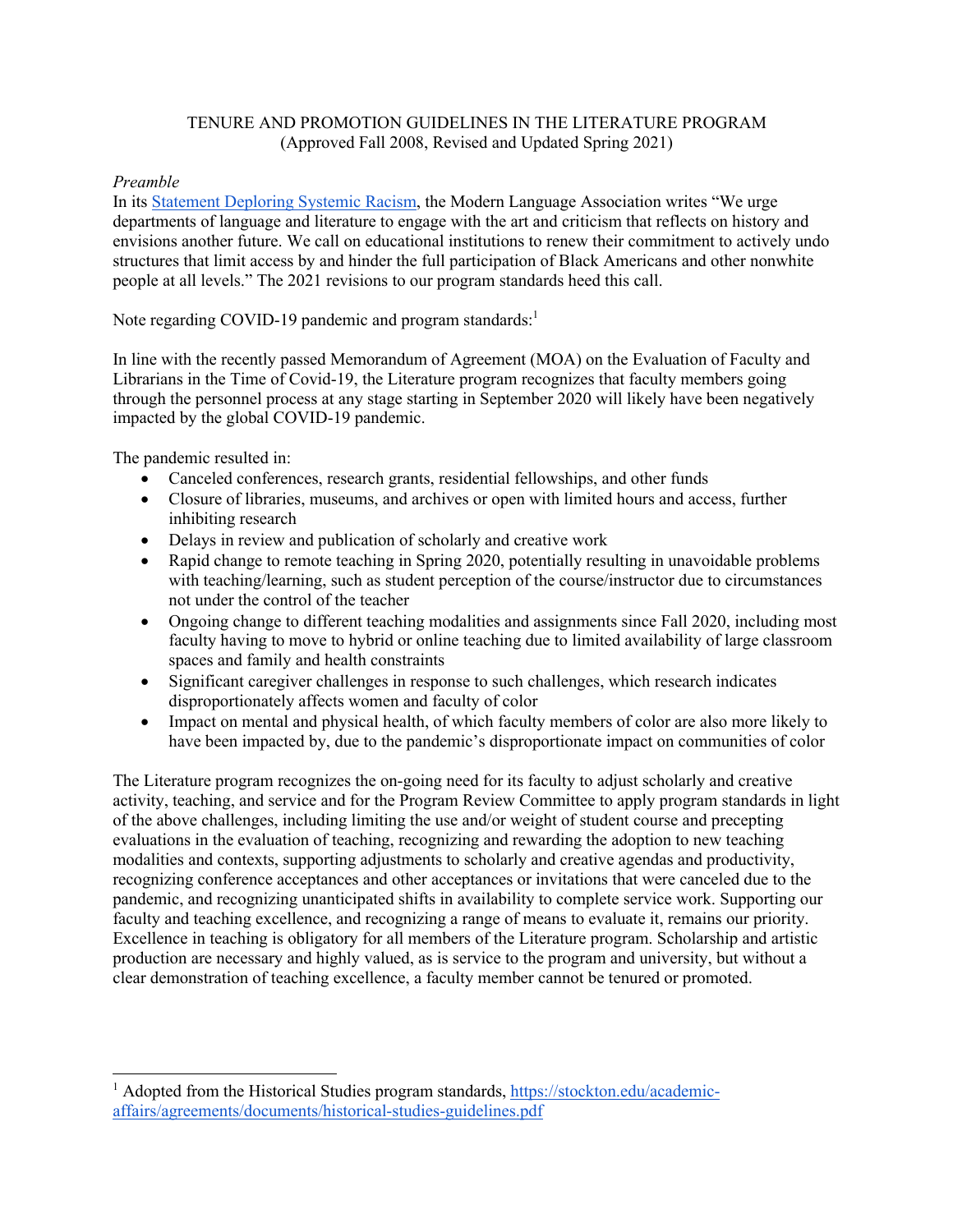## 6.1. Means of Assessing "Excellence in Teaching" in the Literature Program

Provisional faculty should provide the program clear evidence of the following:

6.1.1. A thorough command of the subject matter, teaching techniques, and methodology of the discipline.

6.1.1.1. Evidence for meeting these criteria may include:

- Artistic, scholarly, or public-facing publication and/or presentations related to the faculty member's field(s) of study or pedagogy
- Detailed syllabi
- Successful experience in teaching courses in one's area(s) of expertise as well as foundational courses such as Literary Interpretation, Introduction to Research in Literature, Introduction to Creative Writing, Craft and Theory Workshop, and Senior Seminar
- Results of university-administered student evaluations
- Design and organization of co-curricular campus, community, and professional opportunities
- 6.1.2. Continuous growth in one's field(s) of expertise.
	- 6.1.2.1. Evidence may include:
		- Artistic, scholarly, or public-facing publication
		- Presentations or other contributions related to the faculty member's field(s) of study or pedagogy
		- Thoughtful self-evaluation and revision of courses
		- Participation in curricular development or assessment activities
		- Successful experience teaching upper-level courses in one's area(s) of expertise
		- Professional development
		- Results of university-administered student evaluations

6.1.3. Soundness of presentation, including thoughtful course organization, content reflecting the best available scholarship or artistic practice, and teaching techniques appropriate to eliciting a high level of student understanding in all one's teaching assignments.

6.1.3.1. Evidence may include:

- Detailed teaching portfolio, including syllabi and rationale and reflection on courses, assignments, and outcomes
- Teaching observations by peers
- Formal course assessment, samples and analysis of student papers and projects
- Results of university-administered student evaluations

6.1.4. Current knowledge in the subject matter.

- 6.1.4.1. Evidence may include:
	- Artistic, scholarly, or public-facing publication
	- Presentations or other contributions related to the faculty member's field(s) of study or pedagogy
	- Inclusion of recent and relevant secondary source material in courses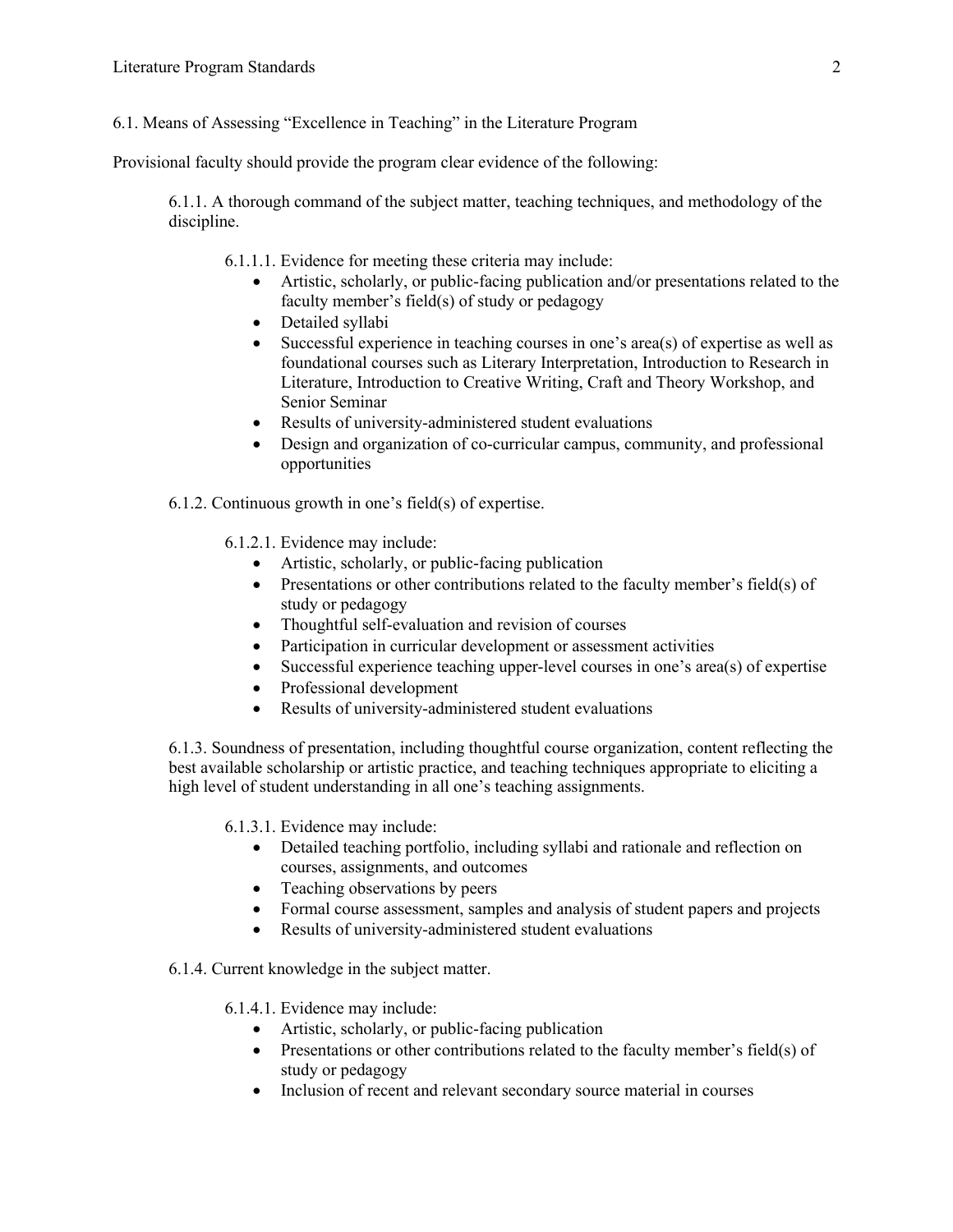- Use of new or updated editions of textbooks and materials
- Attendance at scholarly conferences or workshops on pedagogy

### 6.1.5. Ability to use technology appropriately in teaching.

- 6.1.5.1. Evidence may include:
	- Scholarly or practical publication on or presentations of pedagogical use of technology
	- Teaching portfolio with discussion of relevant uses of technology
	- Sample student projects that make use of technology
	- Innovations in the pedagogical use of technology
	- Development of online and/or hybrid courses
- 6.1.6. The capacity to relate the subject matter to other fields of knowledge when appropriate.

6.1.6.1. Evidence may include:

- Artistic, scholarly, or public-facing interdisciplinary publication and presentations or other contributions
- Use of interdisciplinary knowledge and materials in courses
- Effective teaching and/or curricular development of general studies courses or in interdisciplinary minors or in service-learning
- Collaboration or team-teaching with faculty from other disciplines

6.1.7. The ability to perform effectively in all one's teaching assignments, whether at the introductory or advanced level or in interdisciplinary teaching.

6.1.7.1. Evidence for meeting these criteria may be documented by demonstrated excellence in items one through six above (6.1.1-6). Excellence in teaching also entails:

- Respect for students as members of the Stockton academic community
- Responding to student questions effectively
- Encouraging academic freedom
- Positively seeking opportunities inside and outside of the classroom to enhance student learning of the subject matter

Evidence may include:

- Meeting classes regularly
- Holding regular office hours
- Making use of email and other available web-conferencing tools to extend classroom knowledge and offer additional support
- Assignment of, and appropriate use of, reading materials
- Effective student precepting, which may be shown through positive student evaluations of precepting
- Supporting student research, performances, and creative productions
- Supervising internships and independent studies
- Including students in research projects and presentations
- Field trips
- Service-learning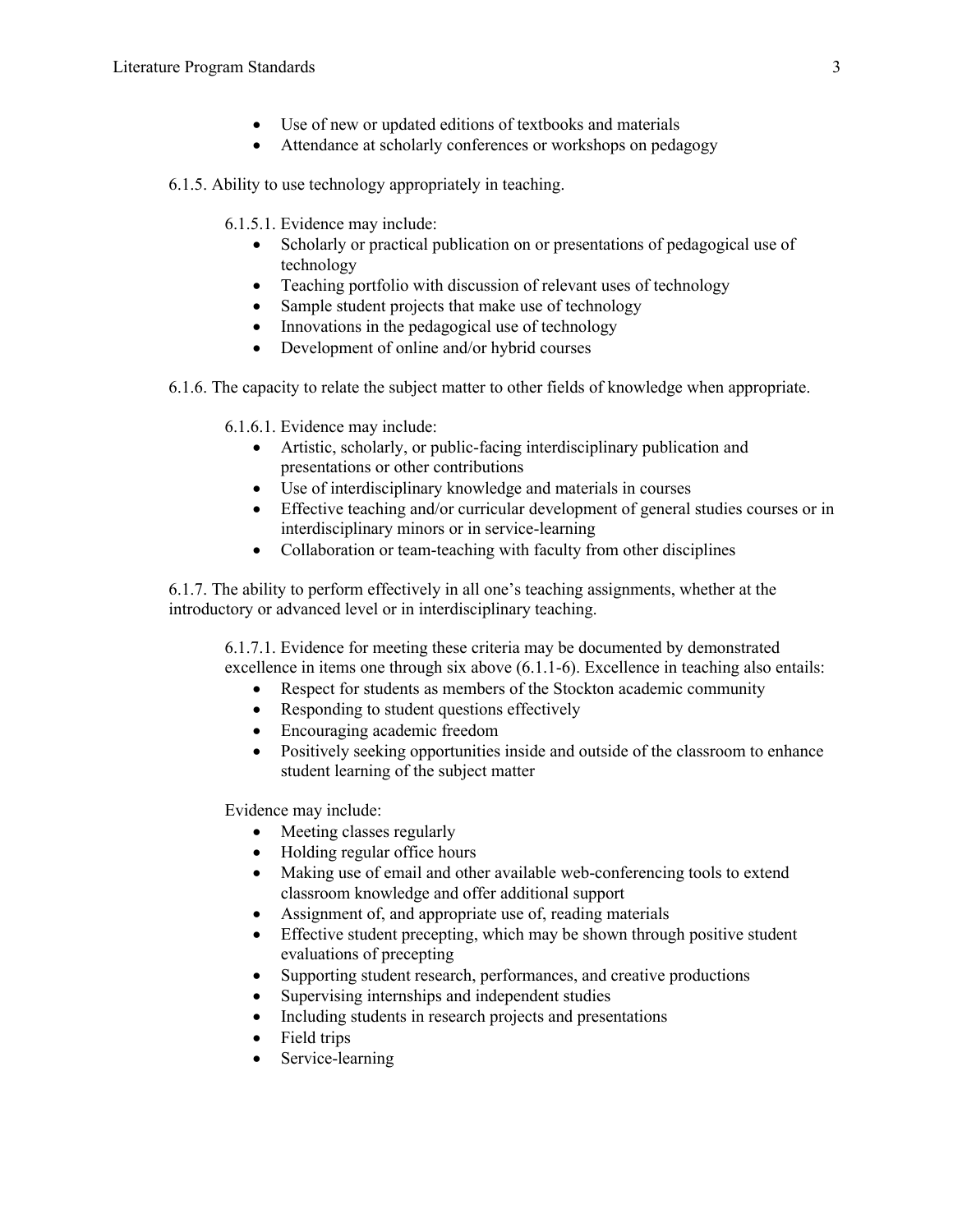9.3. Guidelines on appointments that confer tenure

9.3.5. Assistant Professors normally apply for promotion to the rank of Associate Professor concurrent with their reappointment with tenure, unless there are extenuating circumstances outlined by the candidate.

9.3.5.1. Faculty should refer to "Note regarding COVID-19 pandemic and program standards" in the Preamble when discussing the impact of the pandemic on their teaching, scholarship/creative activity, and/or service.

9.3.6. While expectations for tenure and promotion are similar, the program recognizes that under certain circumstances, provisional faculty may have met the criteria for tenure but not promotion.

- 10.1. Expectations for Tenure and Promotion to Associate Professor
	- 10.1.1. Teaching

10.1.1.1. Foremost in an application for tenure must be an explanation of the candidate's teaching goals and practices, demonstrated teaching excellence, and the successful implementation of the program's stated mission and goals.

10.1.1.2. A variety of materials will help to establish the candidate's skills, such as teaching philosophies, portfolios of teaching materials, and self-analysis of classroom practices, along with student evaluations of teaching and preceptorial advising. (See 6.1 "Means of Assessing Teaching Excellence in Literature.")

10.1.1.3. Additional input will be gained by peer teaching observations by program and other faculty members. For promotion to Associate Professor, candidates must demonstrate teaching excellence and the ability to contribute to and maintain the program's curriculum.

10.1.2. Scholarship and/or Creative Activity

10.1.2.1. In order to meet the requirements of tenure and promotion to Associate Professor, candidates also must provide evidence of scholarly, artistic, and/or publicfacing production. This work must be documented, provided in the file, and explained with reference to results, theoretical underpinnings, creative innovation, and/or intellectual rigor. It is the responsibility of candidates for tenure and promotion to explain the significance and impact of their work and of the venues in which their work appears.

This significance and impact may be evidenced through:

- External letters of recommendation from scholars or other professionals in the field
- Peer review: publication policy, reader reports
- Publication: submission, revise and resubmit, acceptance, in-print
- Publication venue: acceptance rate, circulation, reputation
- **Reprint**
- Reviews of published work, including readership/response
- Course adaptation of published work
- Awards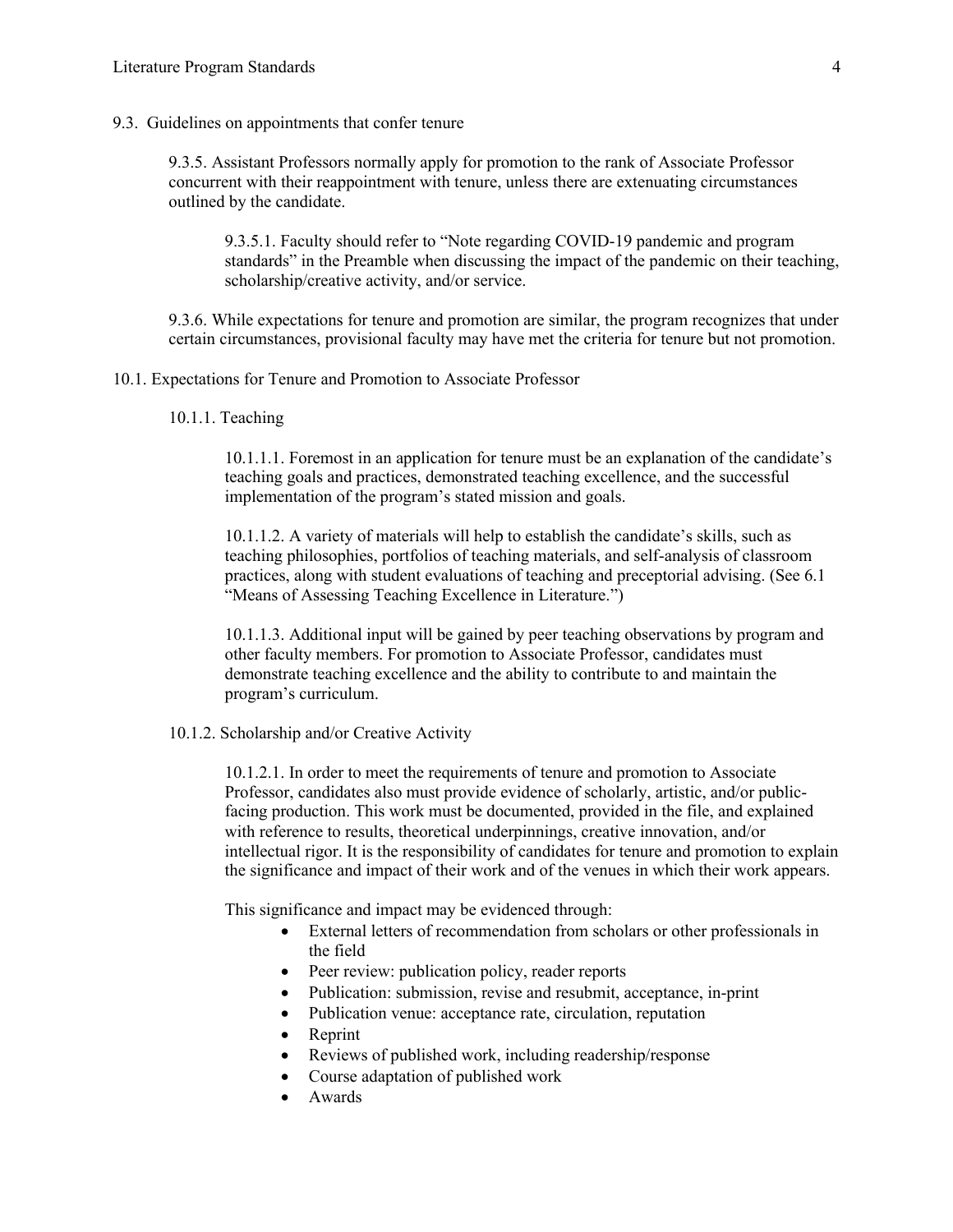- Grants
- Cited references

10.1.2.2. The Literature program expects that such work, whether in print or electronic form, will be part of a clearly articulated scholarly or artistic agenda that is discussed in the self evaluation. Evidence of scholarly, creative, and public-facing productivity is cumulative and may also include publications and projects completed prior to appointment at Stockton.

To earn tenure and promotion, candidates must demonstrate knowledge or artistic contribution through scholarly, creative, and/or public-facing accomplishments in the three following areas OR demonstrate a focused contribution and impact in two of the three areas:

Area 1: Submission, Presentation, Grants and Awards: Candidates should include evidence of submission and/or presentation while undergoing review, including evidence of submission, revise and resubmit, reader reports, author/co-author status, letter of conference acceptance, conference program, and/or letter of invitation, etc. in at least one of the following:

- Submission of scholarly, public-facing, and/or creative work to any venue (single- or co-authored): it is expected that a candidate will submit work for dissemination to appropriate venues
- Conference presentation: it is expected that a candidate will present scholarly or artistic work at academic conferences or other appropriate venues
- Public lecture, guest lecture/workshop, roundtable, podcast, or reading: it is expected that a candidate will present scholarly or artistic work at academic conferences or other appropriate venues
- Submission of grants and awards: to competitive internal and/or external grants or awards (to support candidate or group/community)

Area 2: Publication and Receipt of Grants and Awards: Candidates should include evidence of acceptance and/or publication (in print or digital format) and/or award/acceptance in at least one of the following:

- Single- or co-authored/edited peer-reviewed or juried publication (accepted or in print) in or outside the candidate's area or areas of expertise as well as pedagogy, including creative writing, article, book chapter, monograph, edited collection, textbook publication
- Contract for single- or co-authored/edited publication, including creative writing, article, book chapter, monograph, edited collection, textbook publication
- Scholarly editing, recovery, or translation project, including anthology, journal, textbook, or book editing (single- or co-authored)
- Creation and production of multi-disciplinary and/or digital media project (single- or co-authored), such as a performance, website, exhibit, podcast, or game
- Receipt of grant and/or award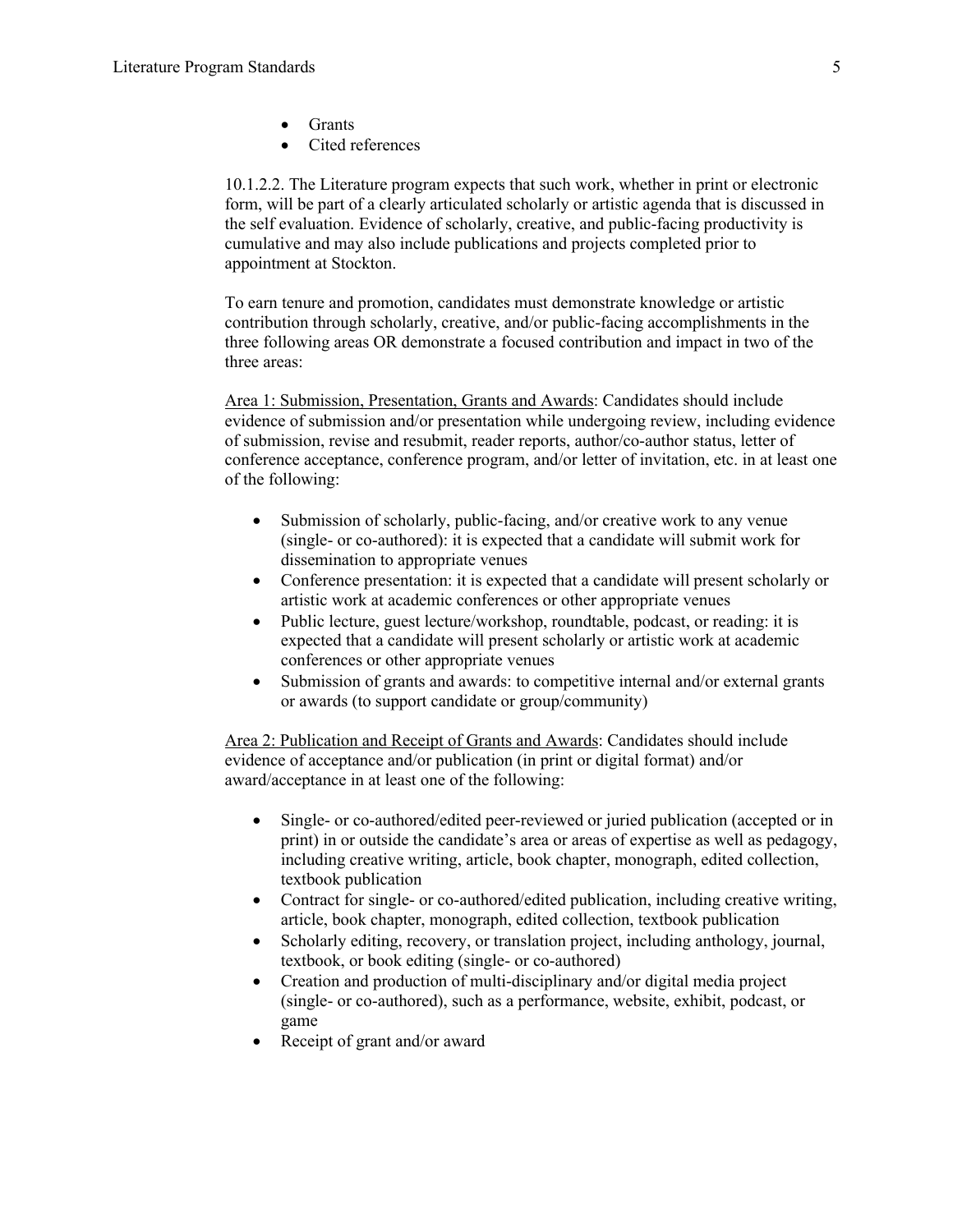Area 3: Community and Public Facing: Candidates should include evidence of work and clarify role and duties (lead author, co-author, invited author, etc.) in at least one of the following:

- Public-facing publication/scholarship (non-peer-reviewed/juried), including creative writing, essay, article, book review, report, white paper, toolkit, interview, website, film, oral history, or contribution to blog or newsletter in one's area(s) of expertise
- Research and activity related to the implementation of university and/or community initiatives, such as centers or new majors, minors, or certificate programs or community-based reports or creative publications or activities, such as lecture or film series, reading groups, or workshops
- Publishing endeavors tied to University, academic or community projects, such as anthologies of student work, anniversary publications, and community-based texts, etc.

10.1.2.3. The candidate's individual plan for tenure and promotion, as stipulated by contract, serves as a conversation piece between candidate and program for developing an appropriate scholarly/artistic agenda that meets the standards for tenure and promotion. To support disciplinary and interdisciplinary teaching and scholarly/creative activity, the program encourages faculty members to pursue various scholarly and artistic interests, including projects outside one's hired area(s) of expertise. Faculty over time can and do change their focus of expertise and teaching. As a result, the Literature program standards value scholarly and creative activity within and beyond the candidate's job description and teaching duties, including disciplinary, multi-disciplinary, and interdisciplinary work. Individual faculty plans for tenure and promotion must be approved by tenured members of the program.

10.1.2.4. When the program evaluates scholarly, artistic, and public-facing activity for purposes of reappointment, tenure, and promotion, the activity is judged according to a range of scholarly/artistic criteria. The criteria to evaluate knowledge/artistic contribution include:

Quality of the work (innovation/contribution to the scholarly/artistic/public-facing conversation/field and manner of presentation), which may be demonstrated by:

- Reader reports
- Letters from outside readers
- Documentation on the state of the field and how the work contributes
- Research conducted
- Grants that support research
- Invitations to present
- Readings

Quality of the venue, which may be demonstrated by:

- Peer review or acceptance/editorial policy
- Acceptance rate
- Reputation of editorial board, publisher, sponsoring organization (significance and prominence to the field[s] covered)
- Publication circulation/conference scope (regional, national, international)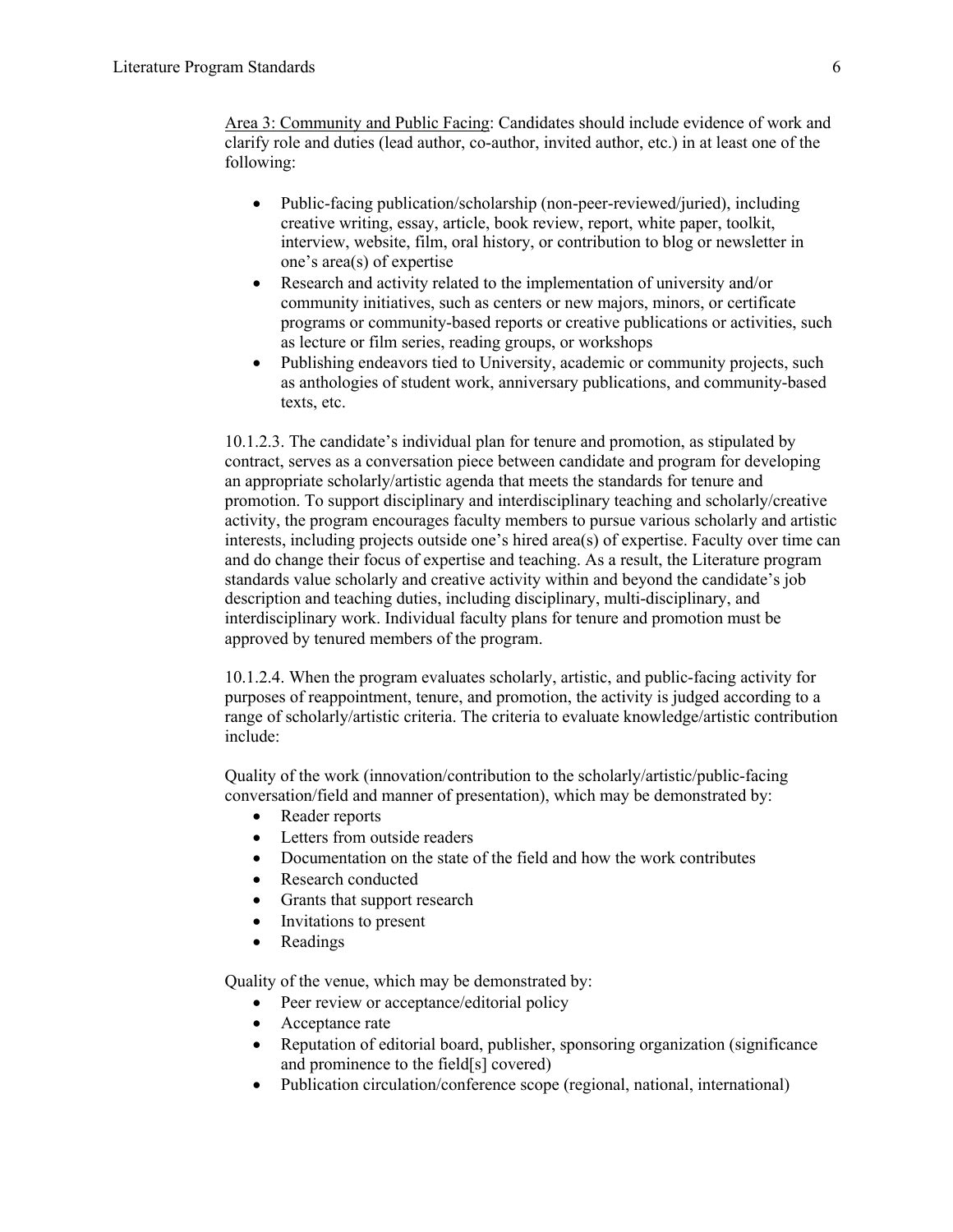### 10.1.3. Service

10.1.3.1. Finally, in order to meet the requirements for tenure and promotion to Associate Professor, candidates must present records of service to the program that demonstrate the ability to support the program's stated missions and goals. Candidates must also document meaningful university-wide service and/or service to the community.

Program service prior to tenure and promotion might include:

- Staffing open houses or contributing to other program recruitment efforts
- Serving as a member of a standing program committee, such as social media or assessment
- Contributing to program curricular development, assessment, and/or bulletin review
- Attendance at program meetings
- Serving on a hiring committee
- Assisting with the planning and promotion of and attending program events

University, community, or service to the profession prior to tenure and promotion might include:

- Attendance at ARHU or other significant university meetings/events
- Election or appointment to an ARHU or university committee
- Affiliate membership and service in another program or programs (major, minor, graduate program)
- Acting as a peer reviewer for a conference or a publication
- Election or appointment to a professional or community committee/organization/board/editorial board
- 10.2. Expectations for Promotion to Full Professor

10.2.1. For promotion to Full Professor, candidates must demonstrate excellence in teaching, scholarly, creative, or public-facing achievement, and service to the program and university beyond the level of accomplishment stated for tenured Associate Professors. See 10.2.1.2-5.

10.2.1.1. Faculty should refer to "Note regarding COVID-19 pandemic and program standards" in the Preamble when discussing the impact of the pandemic on their teaching, scholarship/creative activity, and/or service.

10.2.1.2. Demonstrated innovation, achievement, leadership, and mentoring in teaching.

Evidence may include:

- Artistic, scholarly, or public-facing publications and/or presentations related to the faculty member's field(s) of study or pedagogy
- Teaching portfolio with detailed syllabi, sample assignments, rubrics, servicelearning outcomes, etc.
- Successful experience in teaching courses in one's area(s) of expertise as well as foundational courses such as Literary Interpretation, Introduction to Research in Literature, Introduction to Creative Writing, Craft and Theory Workshop, and Senior Seminar
- Peer observations of teaching (of the candidate's courses as well as conducted by the candidate as a peer observer)
- Precepting evaluations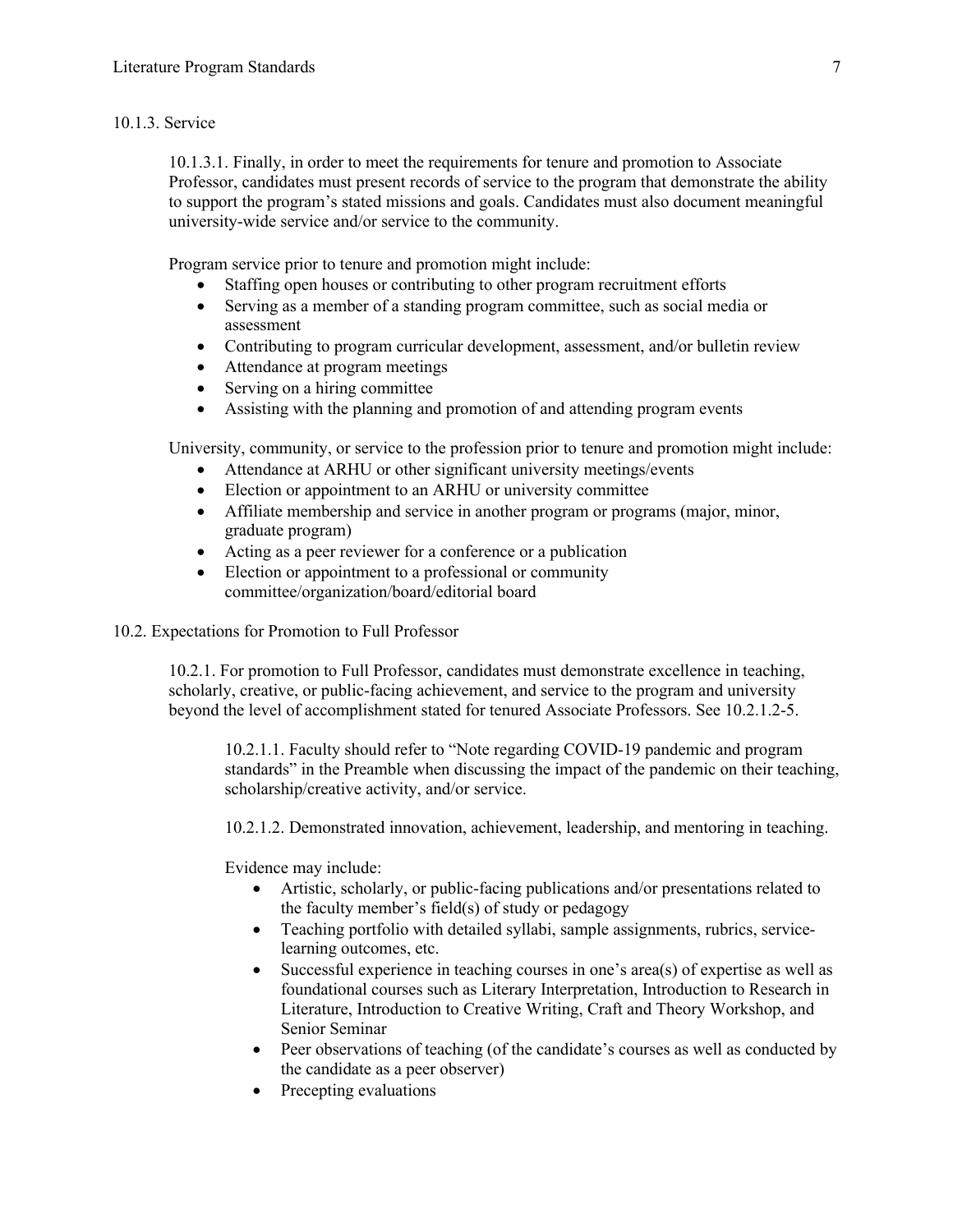- Faculty fellowship or other leadership related to teaching, service-learning, and/or curricular design or assessment
- Mentoring of students and/or faculty
- Letter or letters from students or former students
- Curricular development/innovation, including new program and general studies course approvals, approval and renewal of university-wide requirements/attributes
- Supervision of independent studies and internships
- Results of university-administered student evaluations

10.2.1.3. On-going engagement and recognition in scholarly, artistic, or public-facing pursuits.

For Literature program faculty to earn promotion to Full Professor, candidates must demonstrate scholarly, artistic, and/or public-facing contributions beyond what was demonstrated for promotion to Associate.

Faculty may focus on bringing a larger project to completion or focus on several smaller, not necessarily related, scholarly, artistic, and/or public-facing work. It is the responsibility of candidates to explain the significance and impact of their work and of the venues in which their work appears.

The significance and impact may be evidenced through:

- External letters of recommendation from scholars or other professionals in the field
- Peer review: publication policy, reader reports
- Publication: submission, revise and resubmit, acceptance, published
- Publication venue: acceptance rate, circulation, reputation
- Reprint
- Reviews of published work, including readership/response
- Course adaptation of published work
- Awards
- Grants
- Cited references

Promotion to Full Professor requires demonstrated accomplishment, beyond what was completed for Associate, in the three following areas OR demonstrated focused contribution and impact in two of the three areas:

Area 1: Submission, Presentation, Grants and Awards: Candidates should include evidence of submission and/or presentation,\* including documentation of submission, revise and resubmit, reader reports, author/co-author status, letter of conference acceptance, conference program, and/or letter of invitation, etc. in at least one of the following:

- Submission of scholarly, public-facing, and/or creative work to any venue (single- or co-authored): it is expected that a candidate will submit work for dissemination to appropriate venues
- Conference presentation: it is expected that a candidate will present scholarly or artistic work at academic conferences or other appropriate venues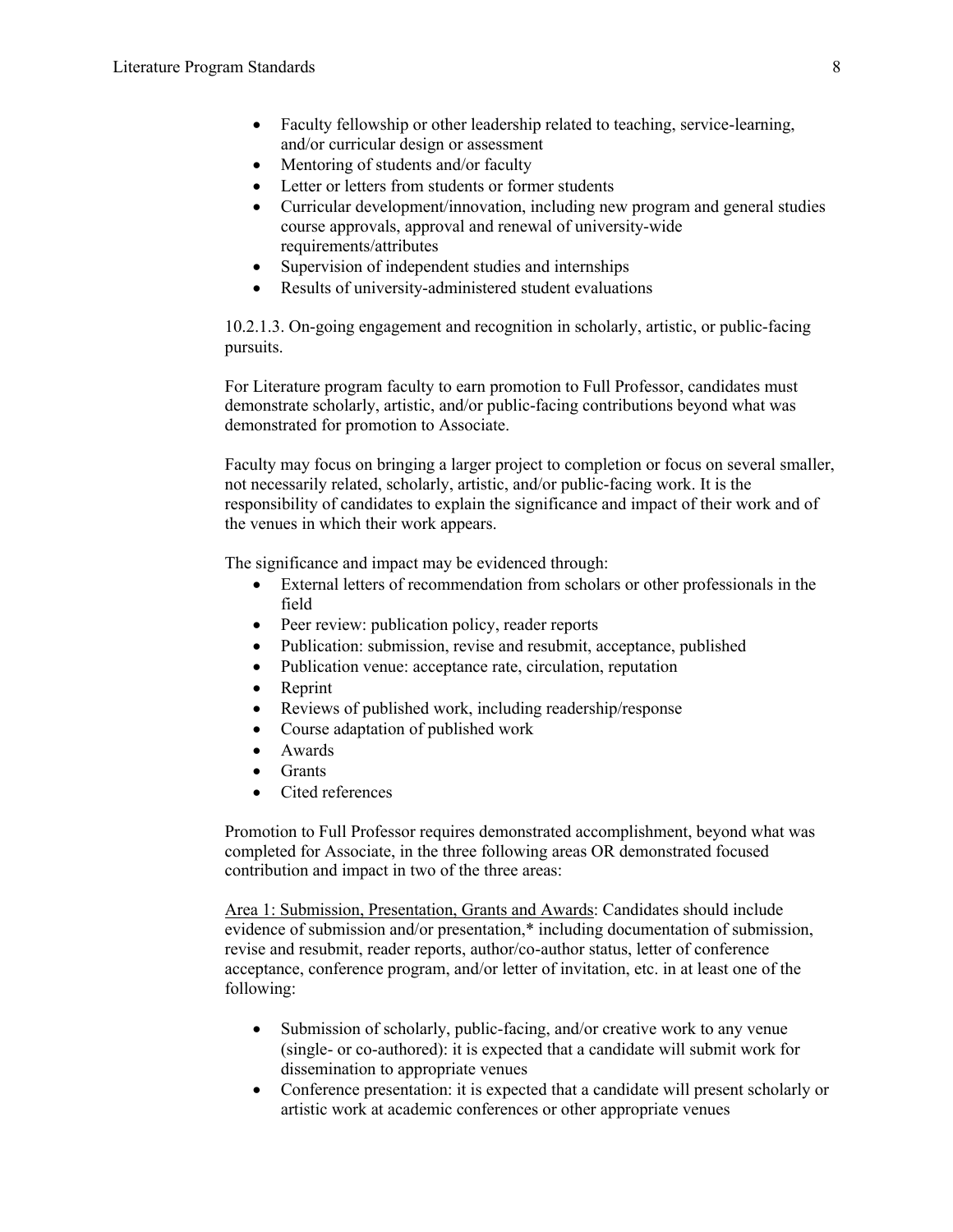- Public lecture, guest lecture/workshop, roundtable, podcast, or reading: it is expected that a candidate will present scholarly or artistic work at academic conferences or other appropriate venues
- Submission of grants and awards: to competitive internal and/or external grants or awards (to support candidate or group/community)

\*The program recognizes gaps in submission are normal for faculty at the Associate level due to the work required to devise and complete new scholarly/creative/public-facing projects, the work required to bring larger or multiple projects to fruition, and the fact that Associate faculty also often have increased service duties.

Area 2: Publication and Receipt of Grants and Awards: Candidates should include evidence of acceptance and/or publication (in print or digital format) and/or the receipt of grants or awards in one or more of the following:

- Single- or co-authored/edited peer-reviewed or juried publication (accepted or in print) in or outside the candidate's area or areas of expertise as well as pedagogy, including creative writing, article, book chapter, monograph, edited collection, textbook publication
- Contract for single- or co-authored/edited publication, including creative writing, article, book chapter, monograph, edited collection, textbook publication
- Scholarly editing, recovery, or translation project, including anthology, journal, textbook, or book editing (single- or co-authored)
- Creation and production of multi-disciplinary and/or digital media project (single- or co-authored), such as a performance, website, exhibit, podcast, or game
- Receipt of grant and/or award

Area 3: Community and Public Facing: Candidates should include evidence of work and clarify roles and duties (lead author, co-author, invited author, etc.), in at least one of the following:

- Public-facing publication/scholarship (non-peer-reviewed/juried), including creative writing, essay, article, book review, report, white paper, toolkit, interview, website, film, oral history, or contribution to blog or newsletter in one's area(s) of expertise
- Research and activity related to the implementation of university and/or community initiatives, such as centers or new majors, minors, or certificate programs or community-based reports or creative publications or activities, such as lecture or film series, reading groups, or workshops
- Publishing endeavors tied to University, academic or community projects, such as anthologies of student work, anniversary publications, and community-based texts, etc.

10.2.1.4. Just as for tenure and promotion to Associate, when the program evaluates scholarly, artistic, and public-facing activity, the activity is judged according to a range of scholarly/artistic criteria.\*